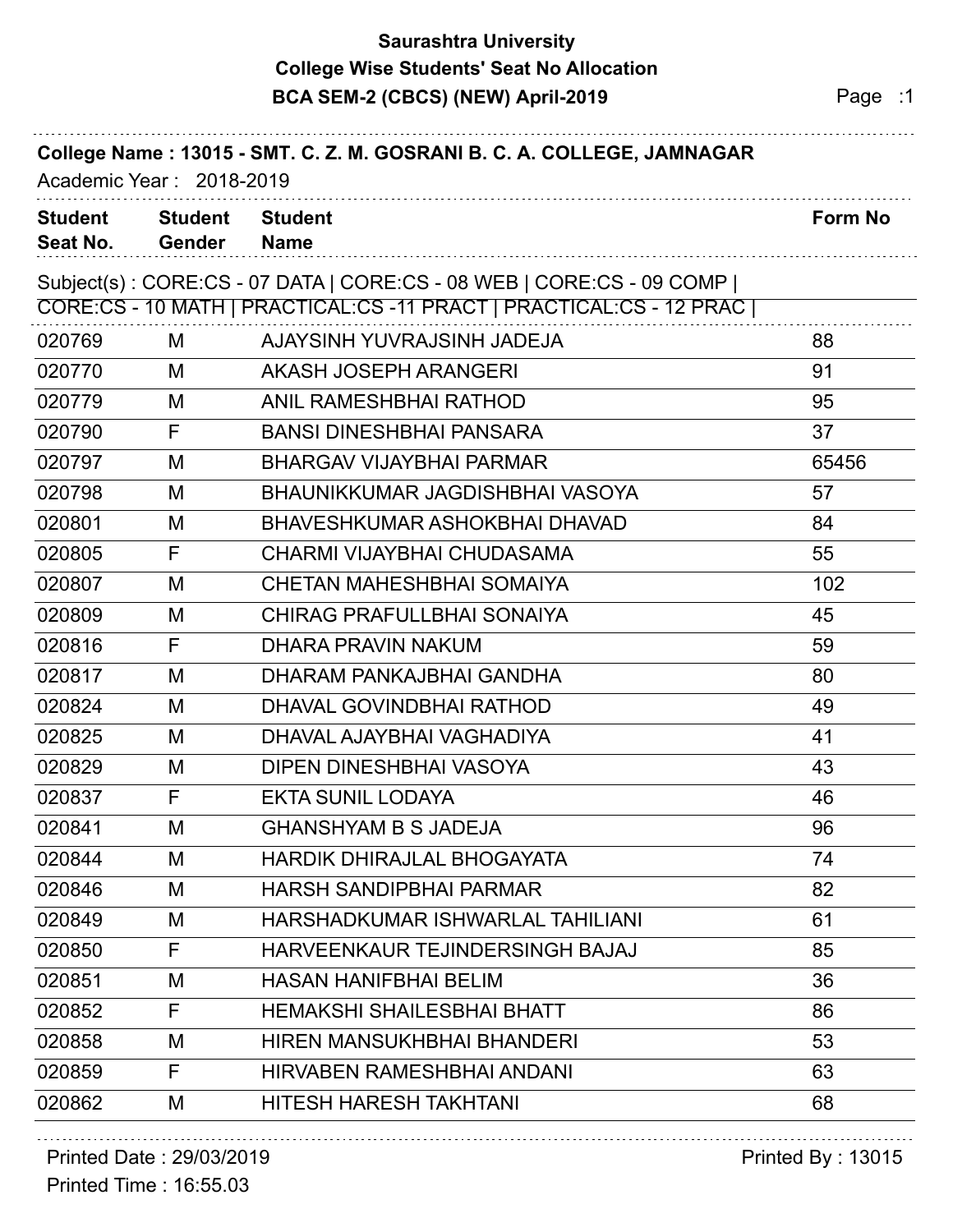## **Saurashtra University BCA SEM-2 (CBCS) (NEW) April-2019 Page :2 College Wise Students' Seat No Allocation**

| College Name: 13015 - SMT. C. Z. M. GOSRANI B. C. A. COLLEGE, JAMNAGAR<br>Academic Year: 2018-2019 |                                 |                                     |                |  |  |
|----------------------------------------------------------------------------------------------------|---------------------------------|-------------------------------------|----------------|--|--|
| <b>Student</b><br>Seat No.                                                                         | <b>Student</b><br><b>Gender</b> | <b>Student</b><br><b>Name</b>       | <b>Form No</b> |  |  |
| 020867                                                                                             | M                               | <b>JAY RAJESHBHAI MANEK</b>         | 75             |  |  |
| 020868                                                                                             | M                               | <b>JAY VIPUL SIMARIYA</b>           | 66             |  |  |
| 020869                                                                                             | M                               | <b>JAY VIPUL VARA</b>               | 5654           |  |  |
| 020870                                                                                             | M                               | <b>JAYDEV MANOJBHAI VAGHELA</b>     | 65465          |  |  |
| 020873                                                                                             | M                               | <b>JAYU PRAKASH LAKHIYAR</b>        | 35             |  |  |
| 020874                                                                                             | M                               | <b>JEET RAMESHBHAI KAVAIYA</b>      | 70             |  |  |
| 020878                                                                                             | M                               | <b>JIGNESH NARENDRABHAI METHIYA</b> | 83             |  |  |
| 020880                                                                                             | M                               | <b>JIGNESH KISHOR VARA</b>          | 72             |  |  |
| 020885                                                                                             | M                               | KAUSHAL VIJAYKUMAR AGHEDA           | 67             |  |  |
| 020890                                                                                             | F                               | KHUSHBU VIRCHANDBHAI KARANIYA       | 73             |  |  |
| 020893                                                                                             | F                               | KHYATI PARESHBHAI MALANI            | 40             |  |  |
| 020898                                                                                             | F                               | KRUPALI KISHORBHAI MUNJAPARA        | 42             |  |  |
| 020900                                                                                             | F                               | <b>MADHURI NILESHBHAI RATHOD</b>    | 48             |  |  |
| 020910                                                                                             | M                               | <b>MAYANK KANAHIYALAL KANOJIA</b>   | 60             |  |  |
| 020911                                                                                             | F                               | MEERABEN JAYESHKUMAR JOSHI          | 44             |  |  |
| 020917                                                                                             | M                               | <b>MOHIN GAFARBHAI MAKODA</b>       | 78             |  |  |
| 020919                                                                                             | M                               | <b>MUKESH RAJENDRA KHILANI</b>      | 90             |  |  |
| 020922                                                                                             | M                               | NAYANKUMAR MURLIDHAR LALWANI        | 71             |  |  |
| 020923                                                                                             | F                               | NEHA BHARATBHAI GORANIYA            | 101            |  |  |
| 020924                                                                                             | M                               | <b>NEHIL SANJAYBHAI AJUDIYA</b>     | 56             |  |  |
| 020926                                                                                             | M                               | NIKHIL SANJAYBHAI NAKAR             | 38             |  |  |
| 020933                                                                                             | M                               | NIZAMUDIN KASAMBHAI BUKHARI         | 99             |  |  |
| 020935                                                                                             | M                               | PARAS PRAVINBHAI LUDARIYA           | 69             |  |  |
| 020941                                                                                             | M                               | PARTH AMRISHKUMAR VADNAGRA          | 100            |  |  |
| 020944                                                                                             | F                               | POOJA KARSHAN KARMUR                | 98             |  |  |
| 020950                                                                                             | M                               | PRIYANT VIJAY GUDHKA                | 58             |  |  |
| 020951                                                                                             | M                               | <b>PUJAN RASIKBHAI ROLA</b>         | 52             |  |  |
| 020954                                                                                             | M                               | RAJ CHETANBHAI NADIYAPARA           | 65             |  |  |

# Printed Date : 29/03/2019 **Printed By : 13015**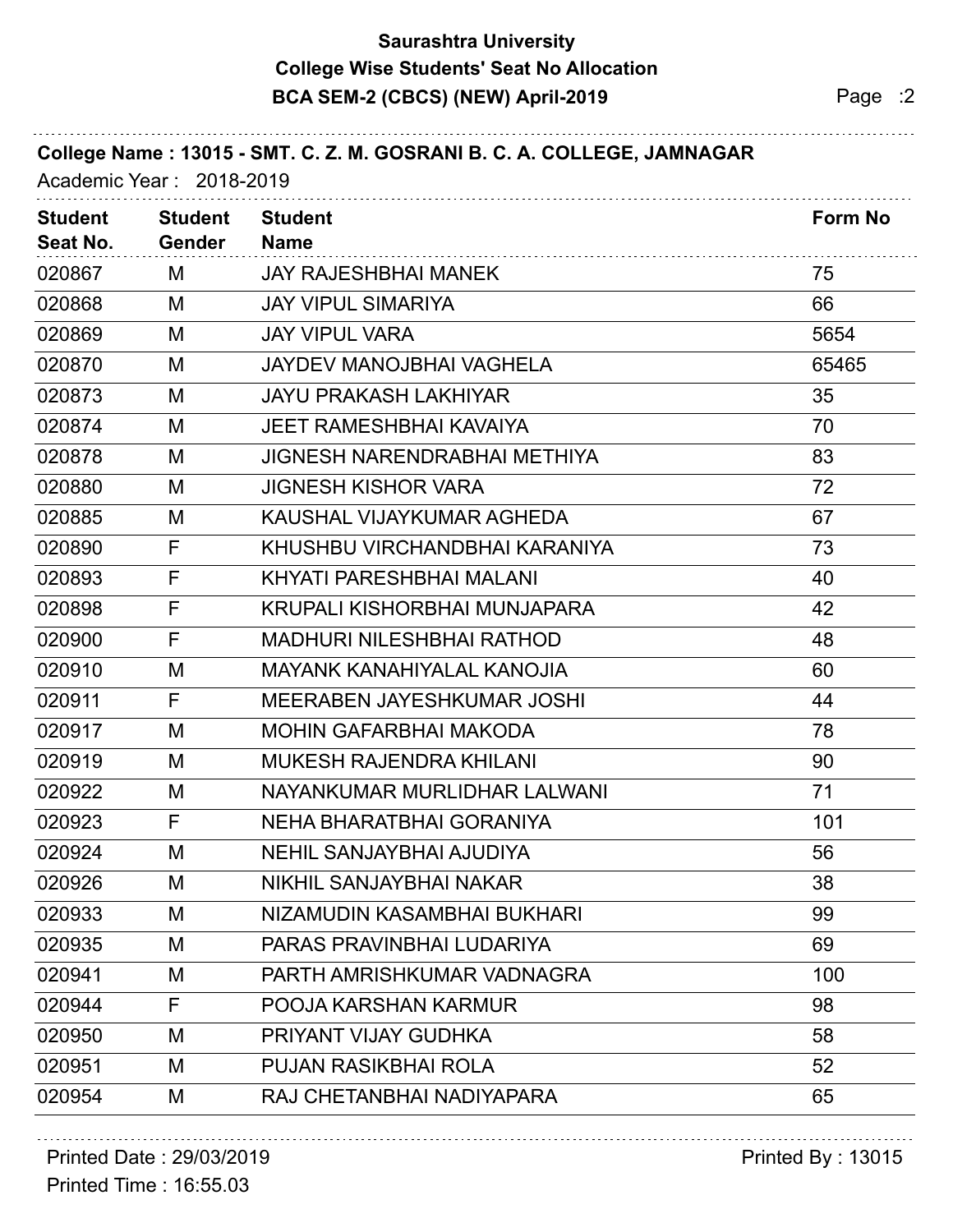### **Saurashtra University BCA SEM-2 (CBCS) (NEW) April-2019 Page :3 College Wise Students' Seat No Allocation**

| <b>Student</b><br>Seat No. | <b>Student</b><br><b>Gender</b> | <b>Student</b><br><b>Name</b>                                        | <b>Form No</b> |
|----------------------------|---------------------------------|----------------------------------------------------------------------|----------------|
| 020960                     | M                               | RAVI HARISHBHAI PARMAR                                               | 94             |
| 020962                     | M                               | RAVIANAND OMPRAKASH JHA                                              | 50             |
| 020963                     | M                               | RAVIRAJSINH MAHAVIRSINH PARMAR                                       | 79             |
| 020966                     | F                               | RIDDHI PRAVINBHAI VASOYA                                             | 39             |
| 020974                     | M                               | <b>SAGAR SANJAY KUMAR KUMAR</b>                                      | 51             |
| 020983                     | M                               | <b>SARANG DHIREN PUROHIT</b>                                         | 54             |
| 020987                     | M                               | <b>SHANE GEORGE.</b>                                                 | 87             |
| 020989                     | M                               | <b>SHIBIN BIJU GEORGE</b>                                            | 97             |
| 020996                     | M                               | SHUBHAM DIPAKBHAI AKBARI                                             | 93             |
| 020998                     | M                               | SIDDHARTH SHALIBHADRA SHAH                                           | 76             |
| 021000                     | M                               | <b>SITANSHU NITIN GANDHA</b>                                         | 77             |
| 021006                     | F                               | SONALI PRAVINBHAI VADGAMA                                            | 64             |
| 021008                     | M                               | <b>SUMIT SURESHBHAI SONDAGAR</b>                                     | 47             |
| 021016                     | F                               | <b>VASANTEE GOPALBHAI KANJARIYA</b>                                  | 62             |
| 021022                     | M                               | <b>VISHAL RAJESHBHAI SURANI</b>                                      | 92             |
| 021024                     | M                               | <b>VIVEKKUMAR MAHESHBHAI NASIT</b>                                   | 81             |
|                            |                                 | Subject(s): CORE:CS - 07 DATA   CORE:CS - 08 WEB   CORE:CS - 09 COMP |                |
| 021049                     | M                               | RONAK ARJANBHAI CHANDRAVADIYA                                        | 7              |
|                            |                                 | Subject(s): CORE:CS - 08 WEB   CORE:CS - 10 MATH                     |                |
| 021057                     | F                               | <b>SEEMA SURESHBHAI DHRANGU</b>                                      | 15             |
|                            |                                 | Subject(s): CORE:CS - 07 DATA   CORE:CS - 10 MATH                    |                |
| 021063                     | M                               | NAYAN ARVINDBHAI KANDU                                               | 4              |
| 021064                     | F                               | NISHA JAYESHBHAI CHOVATIYA                                           | 33             |
| 021067                     | M                               | YATRIK DHIRENBHAI AVASHIA                                            | 25             |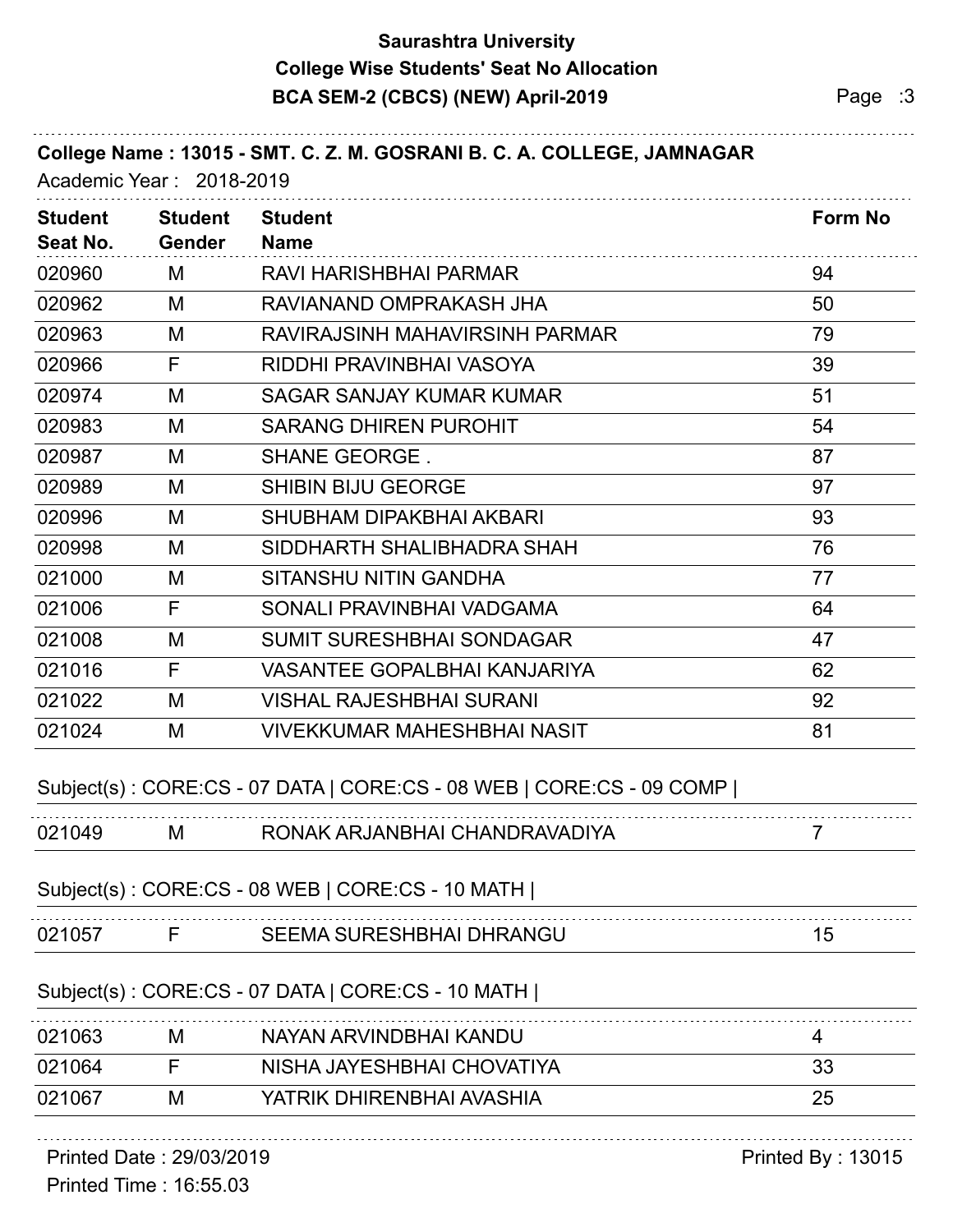### **Saurashtra University BCA SEM-2 (CBCS) (NEW) April-2019 Page :4 College Wise Students' Seat No Allocation**

| College Name: 13015 - SMT. C. Z. M. GOSRANI B. C. A. COLLEGE, JAMNAGAR<br>Academic Year: 2018-2019 |                                 |                                                   |                |  |
|----------------------------------------------------------------------------------------------------|---------------------------------|---------------------------------------------------|----------------|--|
| <b>Student</b><br>Seat No.                                                                         | <b>Student</b><br><b>Gender</b> | <b>Student</b><br><b>Name</b>                     | <b>Form No</b> |  |
|                                                                                                    |                                 | Subject(s): CORE:CS - 07 DATA   CORE:CS - 09 COMP |                |  |
| 021069                                                                                             | M                               | AKASH RAMESH VADODARIA                            | 9              |  |
| 021070                                                                                             | M                               | DHANANJAY JANTIBHAI VAZAR                         | 24             |  |
|                                                                                                    |                                 | Subject(s): CORE:CS - 07 DATA   CORE:CS - 08 WEB  |                |  |
| 021072                                                                                             | М                               | DHARMESH NARENDRABHAI AGRAVAT                     | 20             |  |
|                                                                                                    | Subject(s): CORE:CS - 10 MATH   |                                                   |                |  |
| 021090                                                                                             | F                               | <b>ISHITA MANISH TRIVEDI</b>                      | 23             |  |
| 021092                                                                                             | F                               | <b>JIGNA MANSUKHBHAI KAMANI</b>                   | 10             |  |
| 021098                                                                                             | M                               | <b>MILAN PARSOTAMBHAI SURELIA</b>                 | 27             |  |
| 021105                                                                                             | M                               | SAVAN BIPINBHAI NAGARIYA                          | 29             |  |
|                                                                                                    | Subject(s): CORE:CS - 09 COMP   |                                                   |                |  |
| 021109                                                                                             | F                               | AARTI HARESHBHAI DAFDA                            | 17             |  |
| 021111                                                                                             | M                               | <b>DARSHIL BHAIRAV PATEL</b>                      | 13             |  |
| 021112                                                                                             | M                               | KULDIP SURESHBHAI KANSAGRA                        | 32             |  |
|                                                                                                    | Subject(s): CORE:CS - 08 WEB    |                                                   |                |  |
| 021113                                                                                             | M                               | ANKIT RAJESH DUDHAIYA                             | 26             |  |
| 021114                                                                                             | M                               | <b>BHARGAV RAJESHBHAI DETROJA</b>                 | 11             |  |
| 021116                                                                                             | M                               | <b>CHINTAN KISHOR BHANUSHALI</b>                  | 89             |  |
| 021117                                                                                             | M                               | <b>HARSH RAMESHBHAI ATRI</b>                      | 6              |  |
| 021118                                                                                             | M                               | HARSHPALSINH MAHENDRASINH JADEJA                  | 18             |  |

021121 F RADHIKA KISHOR AGHERA 34 Printed Date : 29/03/2019 **Printed By : 13015** 

021119 M KULDIPSINH NARUBHA JADEJA 21